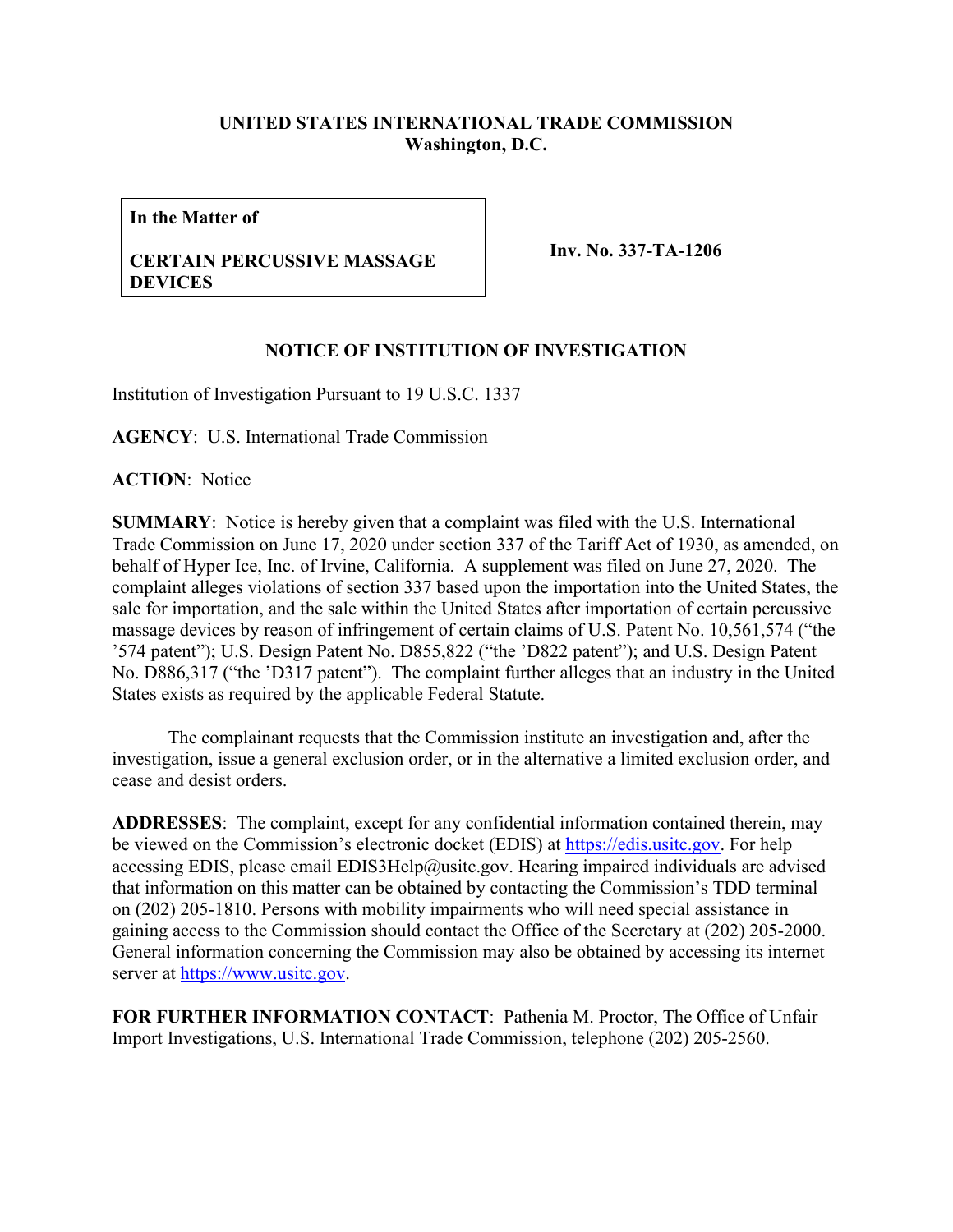## **SUPPLEMENTARY INFORMATION**:

**AUTHORITY**: The authority for institution of this investigation is contained in section 337 of the Tariff Act of 1930, as amended, 19 U.S.C. 1337, and in section 210.10 of the Commission's Rules of Practice and Procedure, 19 C.F.R. 210.10 (2020).

**SCOPE OF INVESTIGATION**: Having considered the complaint, the U.S. International Trade Commission, on July 16, 2020, **ORDERED THAT** –

(1) Pursuant to subsection (b) of section 337 of the Tariff Act of 1930, as amended, an investigation be instituted to determine whether there is a violation of subsection (a)(1)(B) of section 337 in the importation into the United States, the sale for importation, or the sale within the United States after importation of certain products identified in paragraph (2) by reason of infringement of one or more of claims 1-9, 14, and 15 of the '574 patent; the claim of the 'D822 patent; and the claim of the 'D317 patent, and whether an industry in the United States exists as required by subsection (a)(2) of section 337;

(2) Pursuant to section 210.10(b)(1) of the Commission's Rules of Practice and Procedure, 19 C.F.R. 210.10(b)(1), the plain language description of the accused products or category of accused products, which defines the scope of the investigation, is "therapeutic handheld percussive massage devices for applying percussive massage to a person's body";

(3) For the purpose of the investigation so instituted, the following are hereby named as parties upon which this notice of investigation shall be served:

(a) The complainant is:

Hyper Ice, Inc. 525 Technology Drive Suite 100 Irvine, CA 92618

(b) The respondents are the following entities alleged to be in violation of section 337, and are the parties upon which the complaint is to be served:

> Addaday LLC 2500 Broadway Building F, 125 Santa Monica, CA 90404

Performance Health Systems, LLC 401 Huehl Rd., Suite 2A Northbrook, IL 60062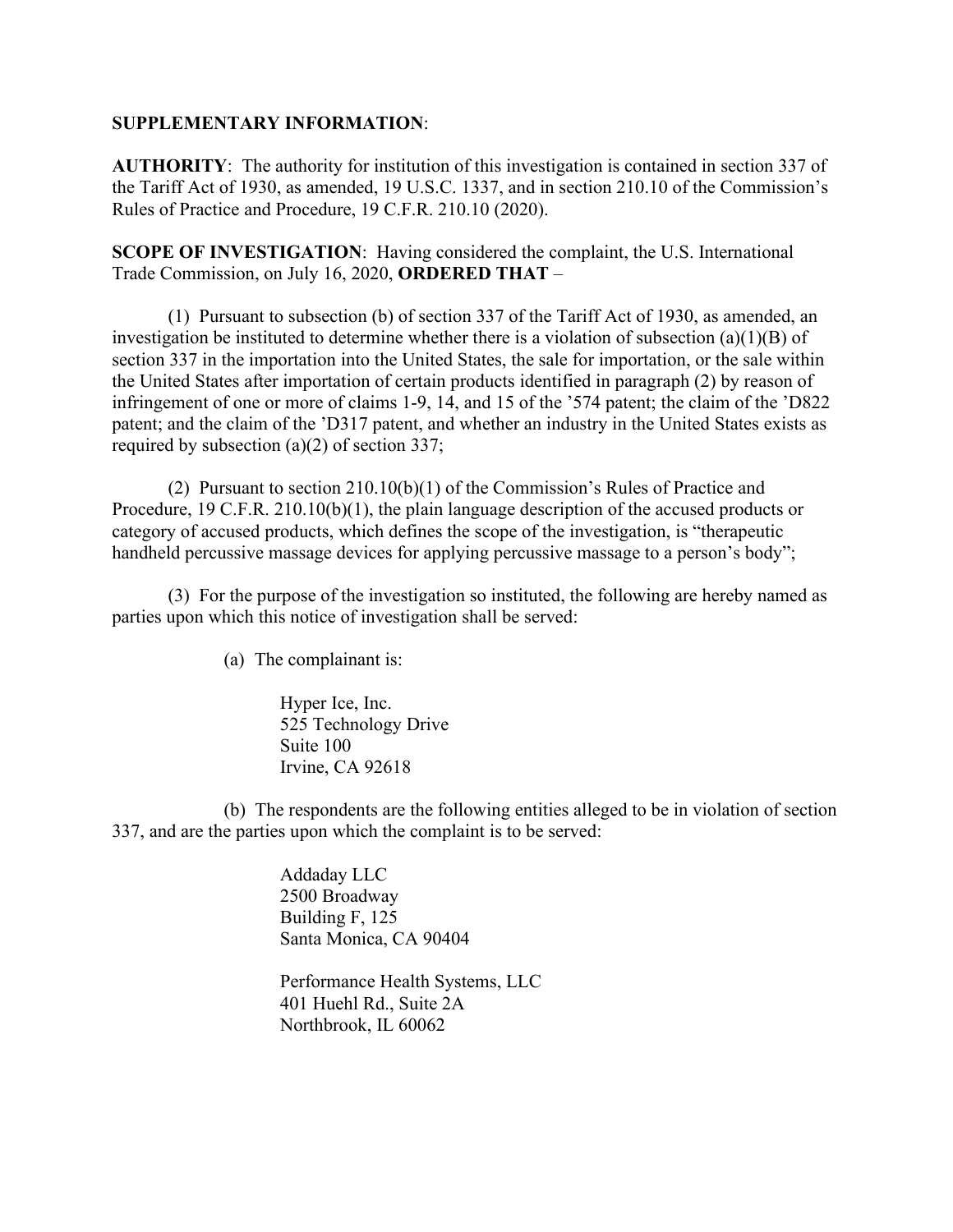**WODFitters** 6281 Corder Ln. Lorton, VA 22079

Massimo Motor Sports, LLC 3101 W Miller Rd. Garland, TX 75041

Kinghood International Logistics Inc. 16851 Knott Ave. La Mirada, CA 90638

Manybo Ecommerce Ltd. Unit 622, Kwai Shun Ind. Centre, 51-63 Container Port Road, Kwai Chung, N.T., Hong Kong

Shenzhen Let Us Win-Win Technology Co., Ltd. 4F, No.229, Busha Road, Buji, Shenzhen, Guangdong Province, China 518000

Shenzhen Infein Technology Co., Ltd. 12-1, 1st Factory Building, Tian'an Digital Innovation Park, No. 441, Huangge Road, Longcheng Street, Longgang District, Shenzhen, Guangdong, China, 51800

Hong Kong Yongxu Capital Management Co., Ltd. Flat/Rm 1804, Beverly House, 93-107 Lockhart Road, Wanchai, Hong Kong, China 999077

Laiwushiyu Xinuan Trading Company Chendaxia Village, Laiwu, Shandong District, China 271100

Shenzhen QingYueTang E-commerce Co., Ltd. Rm.1001, 10th Fl., Zhongken Building No.2002 Bixin Rd., Longgang District, Shenzhen, Guangdong, China 518000

Shenzhen Shiluo Trading Co., Ltd. 37 East 305, Minli Old Village, Minzhi Street, Longhua New District, Shenzhen, Guangdong,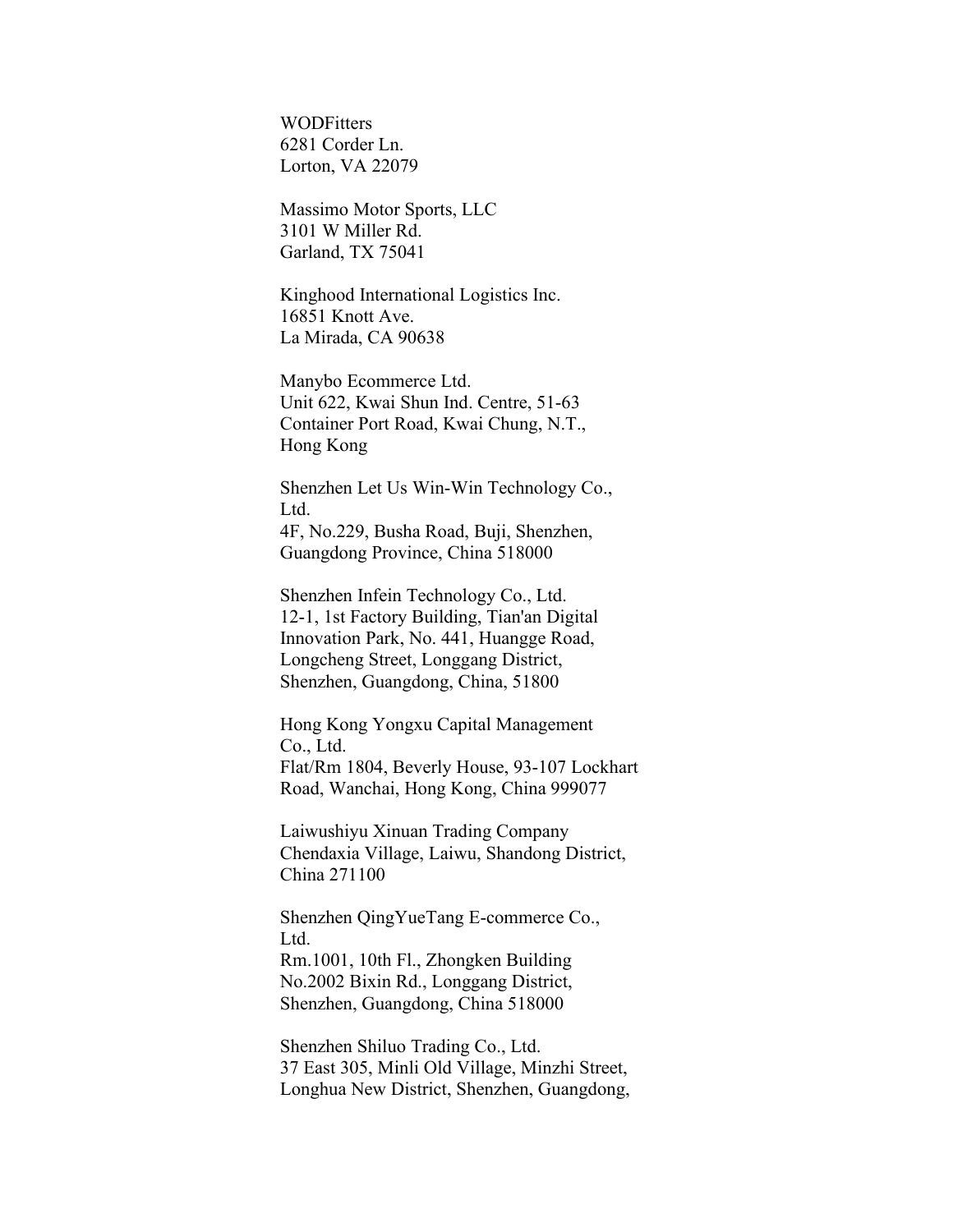China 518000

Kula eCommerce Co., Ltd. NO. 50, Danshui Baiyun Yi Road, Huiyang District, Huizhou City, Guangdong, China 516211

Fu Si 621 Gongye Road, Longhua District Shenzhen, Guangdong, China 518000

Shenzhen Qifeng Technology Co., Ltd. 1019, Weidonglong Technology Building, Meilong Boulevard, Longhua Sub-District, Longhua Ne W District Shenzhen, Guangdong, 518015 China

Rechar, Inc. 56157 Oak Ave. Strasburg, CO 80136

Ning Chen Group 4 Yanyan Village, Luoqiao Town 71 Hao, Funing, Yancheng, Jiangsu China 224400

Opove 207 N. Aspan Ave, Suite 2 Azusa, CA 91702

Shenzhen Shufang E-Commerce Co., Ltd. 602-2 Building 4, Zhangkeng Youpin Cultural Creative Park Longhua District, Shenzhen China 518000

(c) The Office of Unfair Import Investigations, U.S. International Trade Commission, 500 E Street, S.W., Suite 401, Washington, D.C. 20436; and

(4) For the investigation so instituted, the Chief Administrative Law Judge, U.S. International Trade Commission, shall designate the presiding Administrative Law Judge.

Responses to the complaint and the notice of investigation must be submitted by the named respondents in accordance with section 210.13 of the Commission's Rules of Practice and Procedure, 19 C.F.R. 210.13. Pursuant to 19 C.F.R. 201.16(e) and 210.13(a), as amended in 85 Fed. Reg. 15798 (March 19, 2020), such responses will be considered by the Commission if received not later than 20 days after the date of service by the complainant of the complaint and